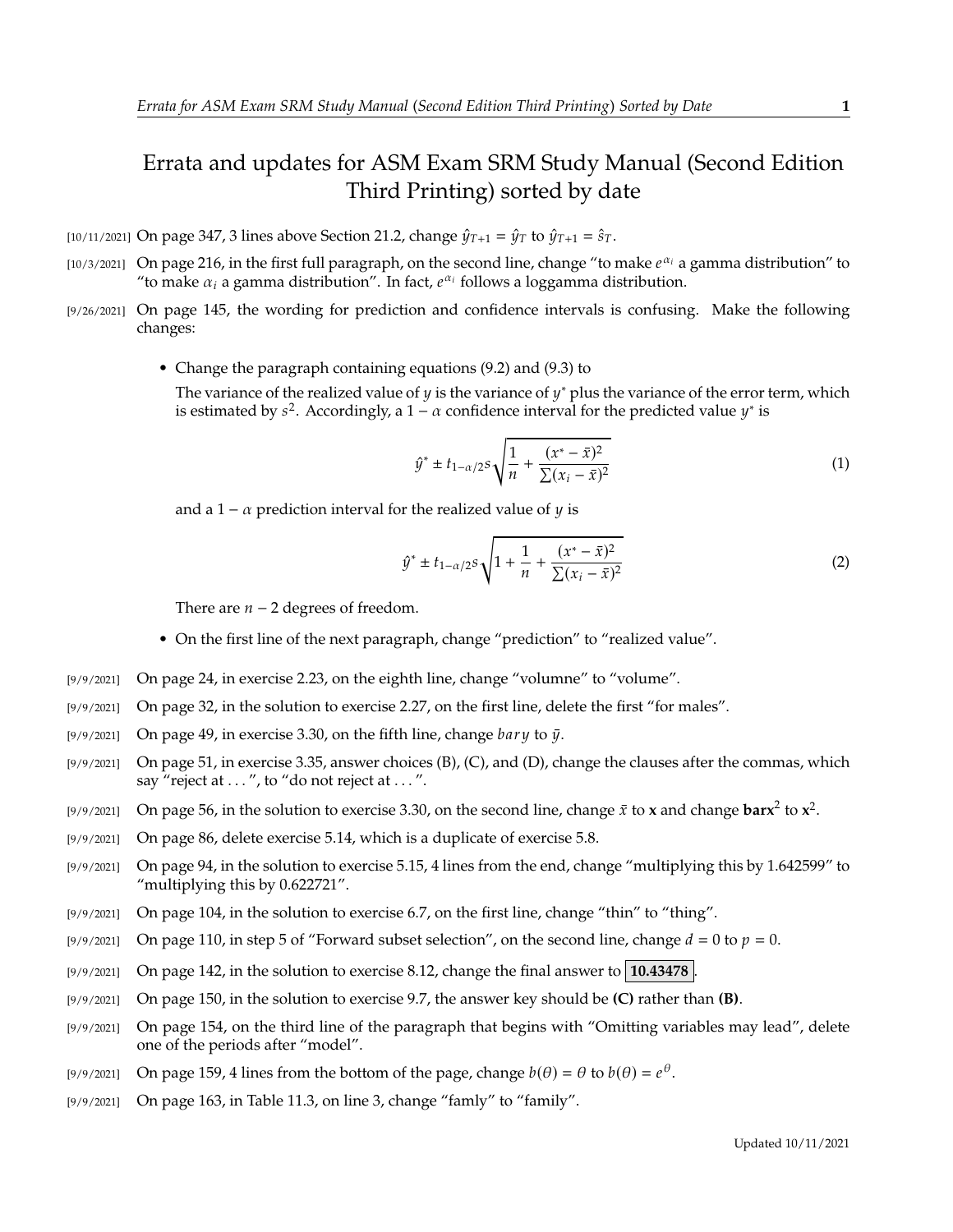- [9/9/2021] On page 174, in exercise 11.22, in the table, on the row for Zone 4, degrees of freedom (df) should be 0.
- [9/9/2021] On page 235, in exercise 14.9, on the first line, change "varialbes" to "variables". On the second line, change  $mu_i$  to  $\mu_i$ .
- [9/9/2021] On page 235, in exercise 14.10, on the first line, change  $x_1$ , cdots,  $x_5$  to  $x_1$ ,  $\cdots$ ,  $x_5$ .
- [9/9/2021] On page 262, in the solution to exercise 15.15, the signs of the  $\varepsilon_i$  in the table should be reversed; they should also be reversed in the two fractions two and five lines below the table. Thus the table and should also be reversed in the two fractions two and five lines below the table. Thus the table and the following lines should read:

| $X_i$ in<br>training set | Nearest<br>two points | Fitted value             | $Y_i$ | $\varepsilon_i$ |
|--------------------------|-----------------------|--------------------------|-------|-----------------|
| 4                        | 4,12                  | $\frac{3+15}{2} = 9$     | 3     | $-6$            |
| 7                        | 4,12                  | $\frac{3+15}{2} = 9$     | 8     | $-1$            |
| 12                       | 12,14                 | $\frac{15+22}{2} = 18.5$ | 15    | $-3.5$          |
| 14                       | 14,15                 | $\frac{22+30}{2}$ = 26   | 22    | $-4$            |
| 15                       | 14,15                 | $\frac{22+30}{2}$ = 26   | 30    | 4               |
| 21                       | 15,22                 | $\frac{30+53}{2}$ = 41.5 | 40    | $-1.5$          |
| 22                       | 15,22                 | $\frac{30+53}{2}$ = 41.5 | 53    | 11.5            |

The MSE on the training data is

$$
\frac{(-6)^2 + (-3.5)^2 + (-4)^2 + 4^2 + 11.5^2}{5} = 42.5
$$

We divide by 5 since no parameters are estimated.

The MSE on the test data is

$$
\frac{(-1)^2 + (-1.5)^2}{2} = \boxed{1.625}
$$

[9/9/2021] On page 269, in formula (16.5), a 2 is missing from the numerator. The formula is

Residual mean deviance = 
$$
-\frac{2\sum_{m}\sum_{k}n_{mk}\ln\hat{p}_{mk}}{n-|T|}
$$

[9/9/2021] On page 274, in exercise 16.6, in the plot of choice (B),  $t_1$  and  $t_3$  should be interchanged so that it looks like this: